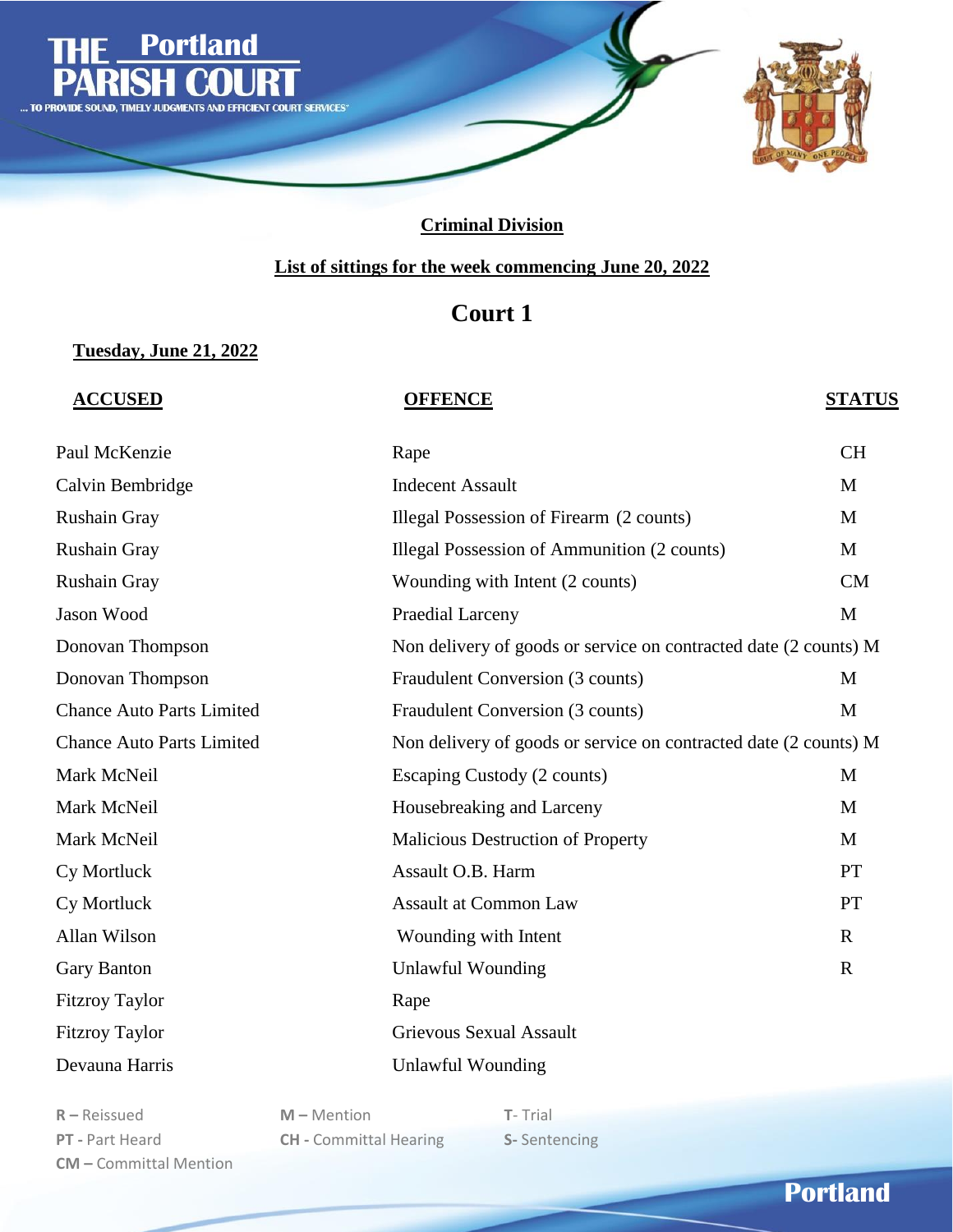

### **List of sittings for the week commencing June 20, 2022**

## **Court 1**

### **Tuesday, June 21, 2022**

### **ACCUSED OFFENCE STATUS**

| Malik Lewis            | Unlawful Wounding                                                  |
|------------------------|--------------------------------------------------------------------|
| <b>Robert Ricketts</b> | Unlawful Wounding                                                  |
| <b>Robert Ricketts</b> | Assault O.B. Harm                                                  |
| <b>Robert Ricketts</b> | <b>Indecent Assault</b>                                            |
| Daisy Ann Petraglia    | Assault O.B. Harm                                                  |
| AJ Brown               | Assault O.B. Harm                                                  |
| Sandra Nicholas        | <b>Malicious Destruction of Property</b>                           |
| Keron Thompson         | Possession of Ganja                                                |
| Keron Thompson         | Dealing in Ganja                                                   |
| <b>Chevon Anderson</b> | Being armed with an Offensive Weapon                               |
| Garfield Brown         | <b>Operating Private Motor Vehicle as Public Passenger Vehicle</b> |
|                        | without a Road License                                             |
| Garfield Brown         | Operating Private Motor Vehicle as Public Passenger Vehicle        |
|                        | without a Public Passenger Vehicle Insurance                       |
| Jermaine Dawes         | <b>Operating Private Motor Vehicle as Public Passenger Vehicle</b> |
|                        | without a Road License                                             |
| Jermaine Dawes         | <b>Operating Private Motor Vehicle as Public Passenger Vehicle</b> |
|                        | without a Public Passenger Vehicle Insurance                       |

**R –** Reissued **M –** Mention **T**- Trial **PT -** Part Heard **CH -** Committal Hearing **S-** Sentencing **CM –** Committal Mention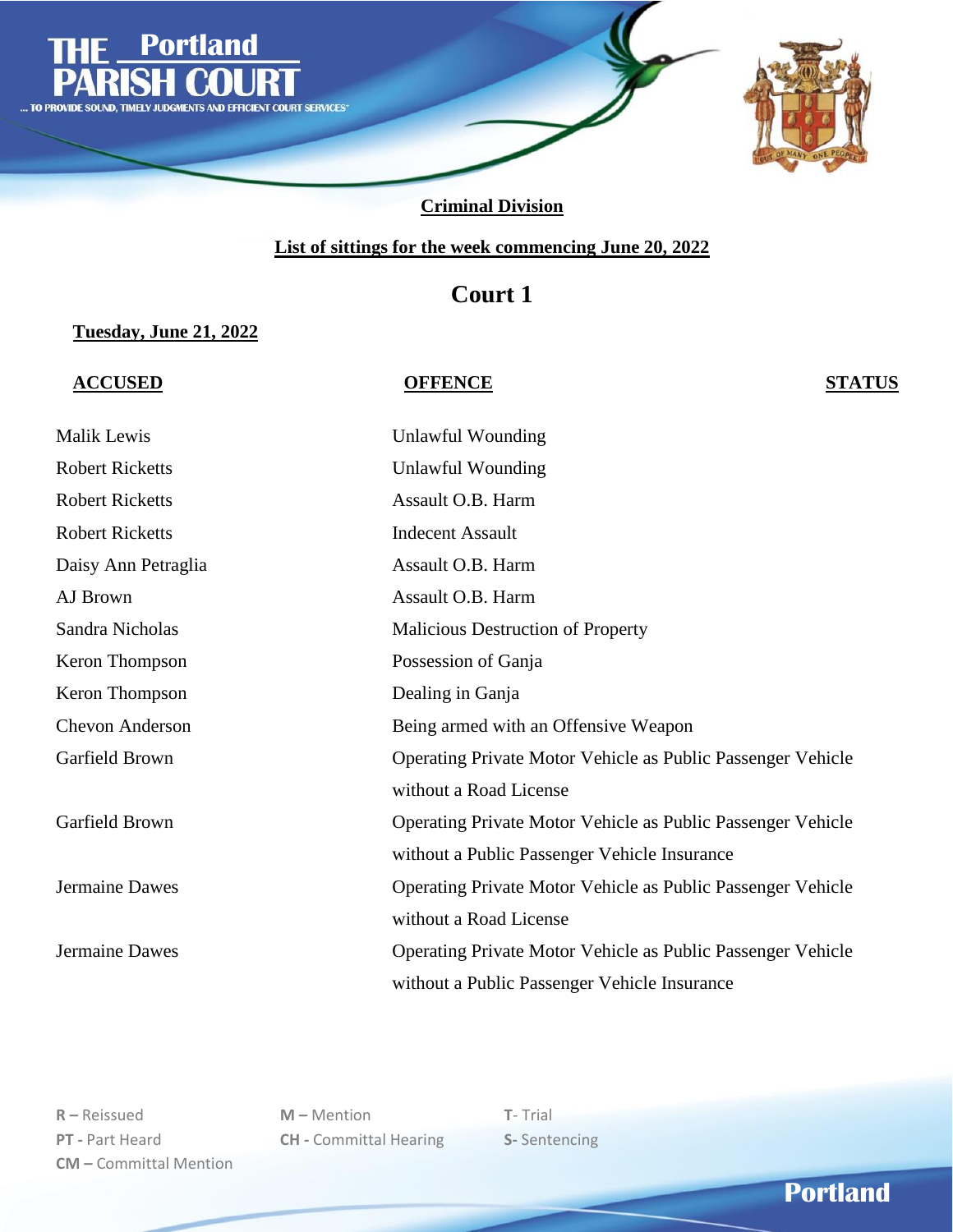

### **List of sittings for the week commencing June 20, 2022**

## **Court 1**

### **Tuesday, June 21, 2022**

| <b>ACCUSED</b>         | <b>OFFENCE</b>                                                     | <b>STATUS</b> |
|------------------------|--------------------------------------------------------------------|---------------|
| <b>Tristan Dezonie</b> | <b>Operating Private Motor Vehicle as Public Passenger Vehicle</b> |               |
|                        | without a Road License                                             |               |
| Sanjay Parson          | <b>Operating Private Motor Vehicle as Public Passenger Vehicle</b> |               |
|                        | without a Road License                                             |               |
| Sanjay Parson          | <b>Operating Private Motor Vehicle as Public Passenger Vehicle</b> |               |
|                        | without a Public Passenger Vehicle Insurance                       |               |
| <b>Garrett Thomas</b>  | <b>Operating Private Motor Vehicle as Public Passenger Vehicle</b> |               |
|                        | without a Road License                                             |               |
| <b>Garrett Thomas</b>  | <b>Operating Private Motor Vehicle as Public Passenger Vehicle</b> |               |
|                        | without a Public Passenger Vehicle Insurance                       |               |

### **Thursday, June 23, 2022**

# **ACCUSED OFFENCE STATUS** Everoy Hamilton Obtaining money by means of False Pretence M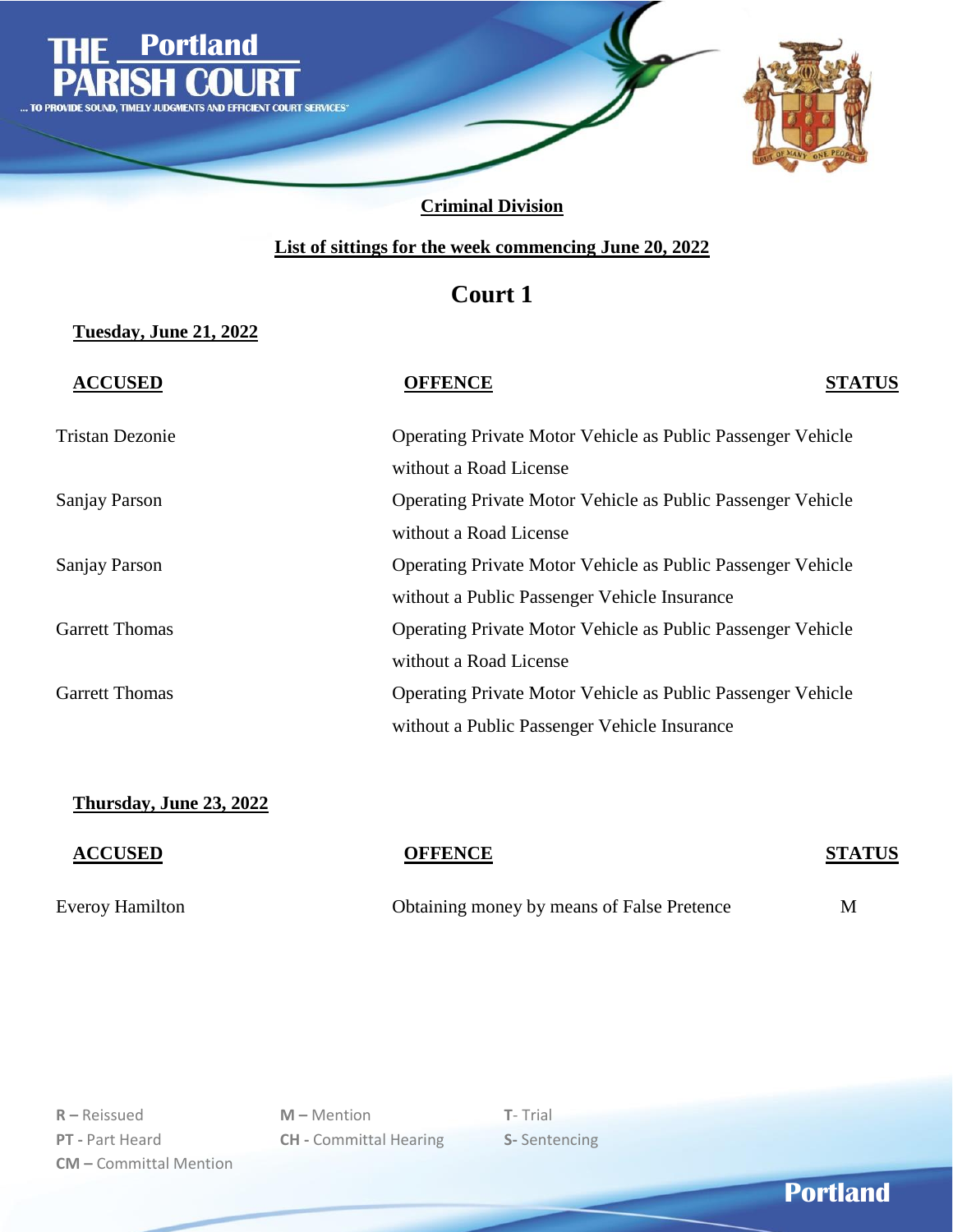

### **List of sittings for the week commencing June 20, 2022**

## **Court 1**

### **Friday, June 24, 2022**

### **ACCUSED OFFENCE STATUS**

| Mark Brown              | Assault O.B. Harm                           | M         |
|-------------------------|---------------------------------------------|-----------|
| <b>Johnoy Duncan</b>    | Malicious Destruction of Property           | M         |
| Samuel McKenzie         | <b>Unlawful Wounding</b>                    | M         |
| Tarique Thompson        | Fraudulent Conversion (2 counts)            | M         |
| Tarique Thompson        | Simple Larceny                              | M         |
| Norman Wallen           | Extortion                                   | M         |
| Norman Wallen           | Use of computer for malicious communication | M         |
| <b>Oshin Hamilton</b>   | Assault O.B. Harm                           | M         |
| <b>Oshin Hamilton</b>   | Malicious Destruction of Property           | M         |
| Sonia Brown             | Failure to comply with Enforcement Notice   | M         |
| Jermaine Stone          | Assault O.B. Harm                           | M         |
| <b>Anthony Richards</b> | <b>Unlawful Wounding</b>                    | M         |
| <b>Anthony Richards</b> | Malicious Destruction of Property           | M         |
| <b>Skeddron Fisher</b>  | <b>Assaulting Female</b>                    | M         |
| <b>Ransford Bennett</b> | Loss of firearm through Negligence          | M         |
| Calvin Hill             | Arson                                       | <b>CM</b> |
| Calvin Hill             | <b>Creating Public Mischief</b>             | M         |
| Calvin Hill             | <b>Counting House Breaking</b>              | M         |
| <b>Edwin Myers</b>      | Malicious Destruction of Property           | M         |
| <b>Edwin Myers</b>      | Assault O.B. Harm                           | M         |

**R –** Reissued **M –** Mention **T**- Trial **PT -** Part Heard **CH -** Committal Hearing **S-** Sentencing **CM –** Committal Mention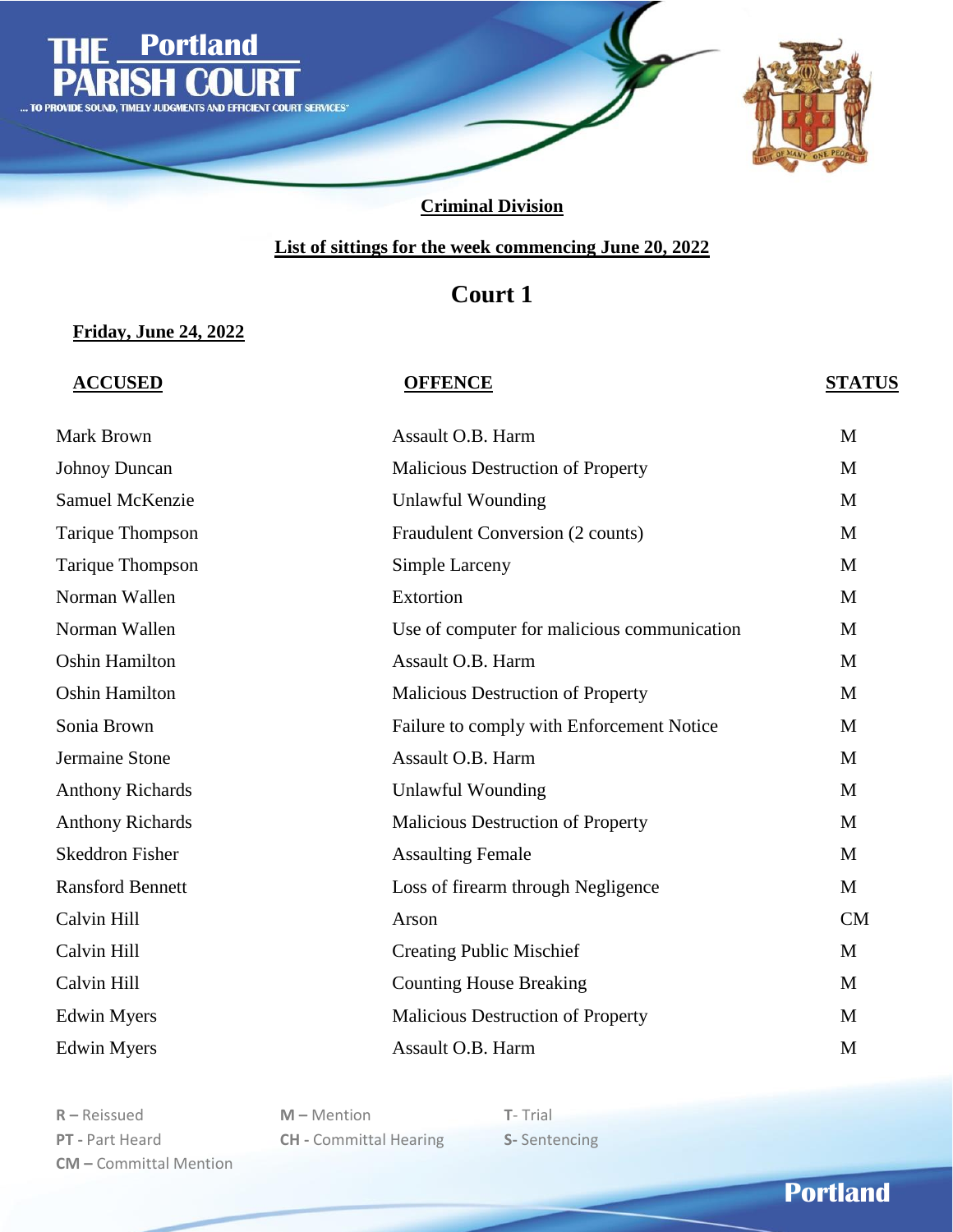

### **List of sittings for the week commencing June 20, 2022**

## **Court 1**

### **Friday, June 24, 2022**

| <b>ACCUSED</b>           | <b>OFFENCE</b>                       | <b>STATUS</b> |
|--------------------------|--------------------------------------|---------------|
| Patrick Smith            | Unlawful Wounding                    | M             |
| <b>Sheldon Patterson</b> | Assault O.B. Harm                    | M             |
| Marlando Drummond        | Unlawful Wounding                    | M             |
| Marlando Drummond        | Being armed with an Offensive Weapon | M             |
| Marlando Drummond        | <b>Resisting Arrest</b>              | M             |

**R –** Reissued **M –** Mention **T**- Trial **PT -** Part Heard **CH -** Committal Hearing **S-** Sentencing **CM –** Committal Mention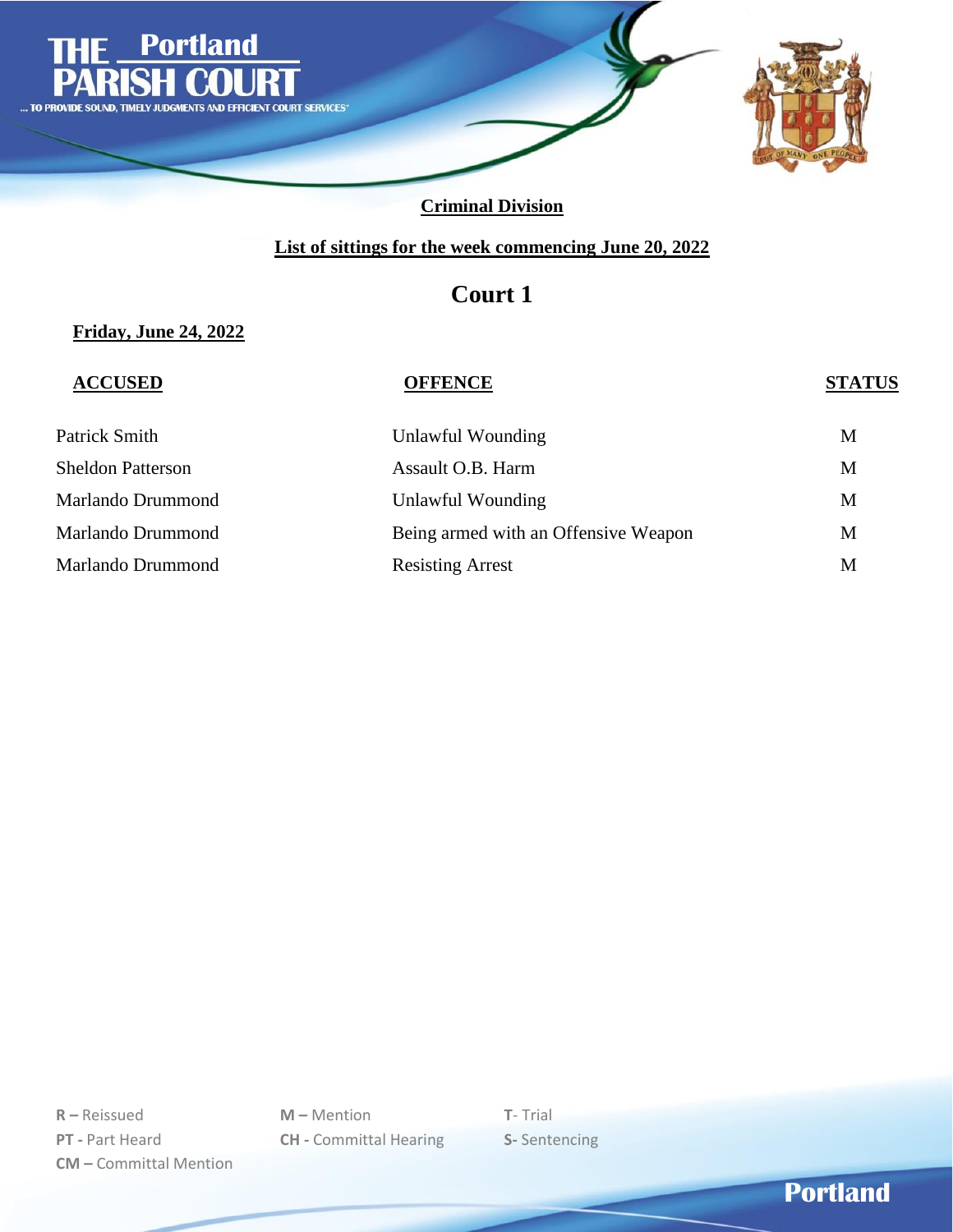

### **List of sittings for the week commencing June 20, 2022**

## **Court 2**

### **Tuesday, June 21, 2022**

| <b>ACCUSED</b>                                                             | <b>OFFENCE</b>                                                                        | <b>STATUS</b> |
|----------------------------------------------------------------------------|---------------------------------------------------------------------------------------|---------------|
| Serbert Robinson                                                           | <b>Unlawful Wounding</b>                                                              | T             |
| <b>Shawn Drummond</b>                                                      | <b>Unlawful Wounding</b>                                                              | M             |
| <b>Sefton Adams</b>                                                        | Sexual Intercourse with a person under 16 years (2 counts) CH                         |               |
| Wednesday, June 22, 2022                                                   |                                                                                       |               |
| <b>ACCUSED</b>                                                             | <b>OFFENCE</b>                                                                        | <b>STATUS</b> |
| Alakie Melville                                                            | Forgery (6 counts)                                                                    | T             |
| Alakie Melville                                                            | <b>Uttering Forged Documents (2 counts)</b>                                           | T             |
| <b>Stacey-Ann Harris and Michael Grant</b><br>T/A Quadaccey                | Failing to file Annual Return 2014 NHT                                                |               |
| Portland Multipurpose Day Care Centre<br>Responsible Officers Norma Hayden | Failing to file Annual Return 2020 NHT                                                |               |
| Of God with Responsible Officer Denise Martin                              | St. Margaret's Bay New Testament Church Failing to file Annual Return 2018 - 2019 NHT |               |
| <b>Ripton Campbell</b>                                                     | Failing to file Income Tax Return 2011-2012, 2018, 2019                               | M             |
| <b>Sydney Walker</b>                                                       | Failing to file Income Tax Return 2019-2022                                           | M             |
| Spaw, Stone Paper & Wood Spaw<br>C/O Dayne Grant                           | Failing to file Income Tax Return 2018 to 2021                                        | M             |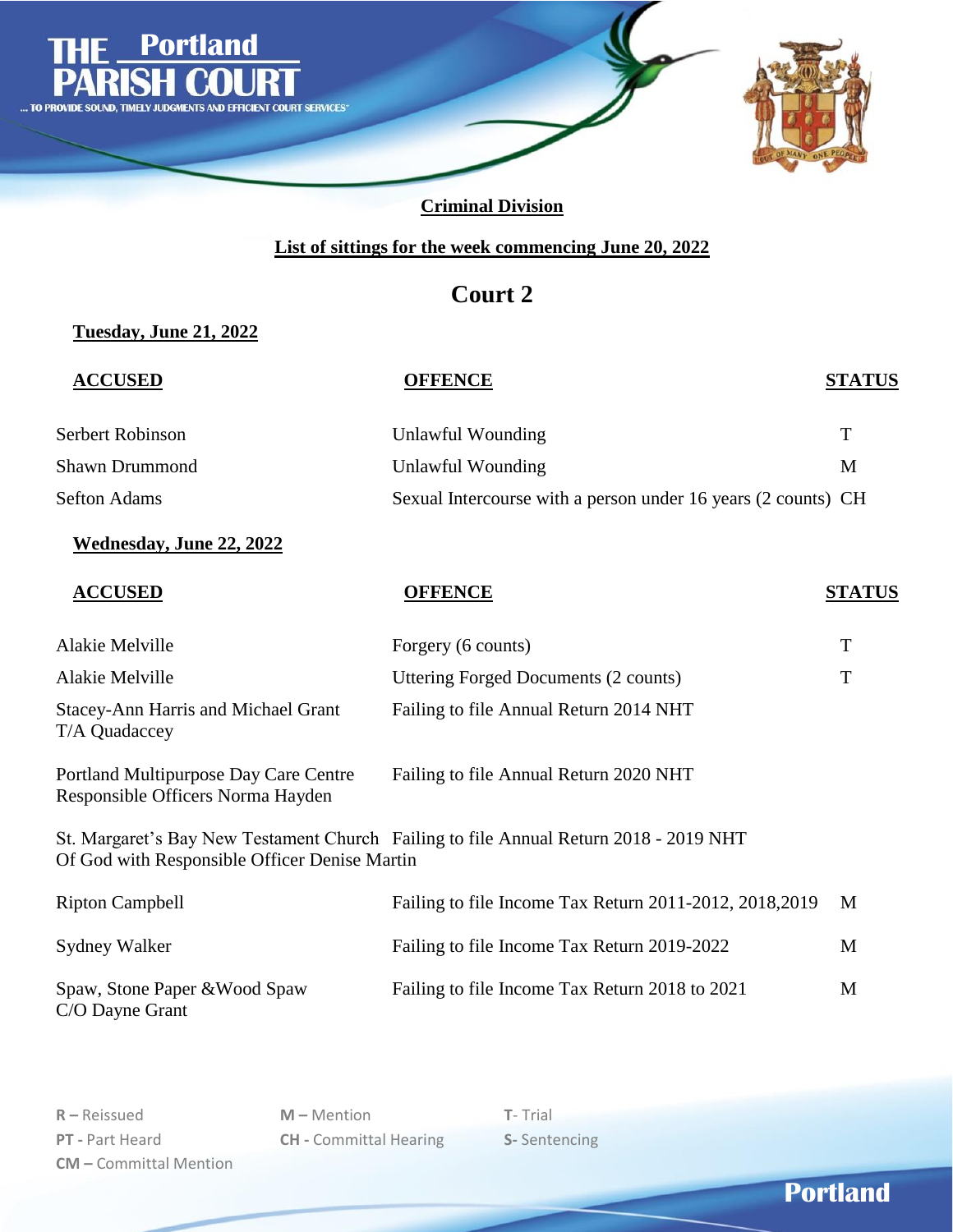

### **List of sittings for the week commencing June 20, 2022**

## **Court 2**

**Wednesday, June 22, 2022**

| <b>ACCUSED</b>               | <b>OFFENCE</b>                                  | <b>STATUS</b> |
|------------------------------|-------------------------------------------------|---------------|
| Maureen McKenzie             | Failing to file Income Tax Return 2016 $& 2017$ | M             |
| Anita Bryan                  | Failing to file Income Tax Return               | M             |
| <b>Friday, June 24, 2022</b> |                                                 |               |
| <b>ACCUSED</b>               | <b>OFFENCE</b>                                  | <b>STATUS</b> |
| Leroy Kerr                   | Assault O.B. Harm                               | S             |

**R –** Reissued **M –** Mention **T**- Trial **PT -** Part Heard **CH -** Committal Hearing **S-** Sentencing **CM –** Committal Mention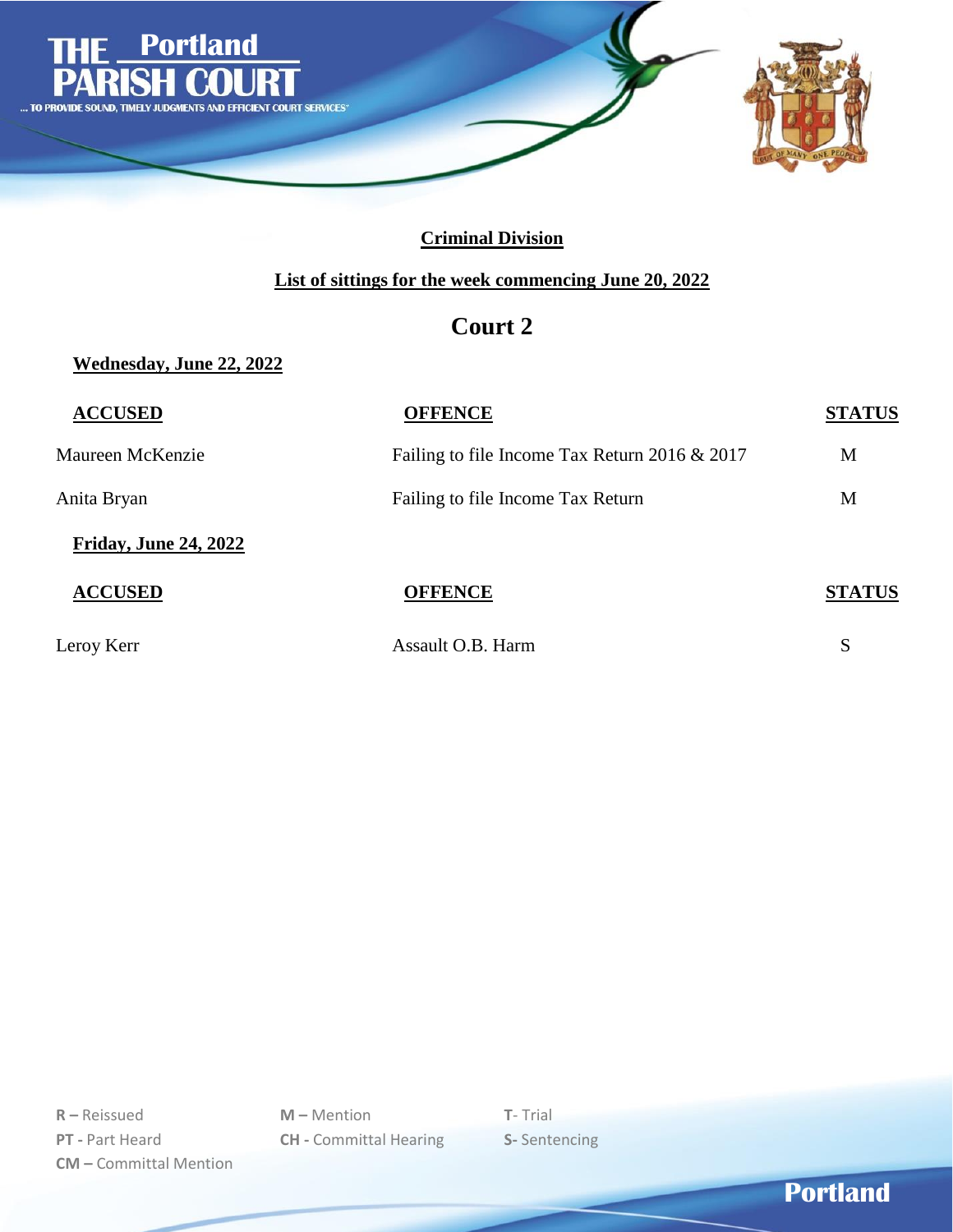

**Criminal Division List of sittings for the week commencing June 20, 2022**

## **Court 3**

**Tuesday, June 21, 2022**

**ACCUSED OFFENCE STATUS** Everton McDonald Assaulting Female S

### **Friday, June 24, 2022**

| <b>ACCUSED</b>          | <b>OFFENCE</b>                           | <b>STATUS</b> |
|-------------------------|------------------------------------------|---------------|
| Okeitho Smith           | Unlawful Wounding                        | T             |
| <b>Basil Cunningham</b> | Unlawful Wounding                        | PT            |
| <b>Rashane Barrett</b>  | Possession of Ganja                      | M             |
| <b>Rashane Barrett</b>  | Dealing in Ganja                         | M             |
| <b>Rashane Barrett</b>  | Using premises to store Ganja            | M             |
| <b>Rashane Barrett</b>  | Taking steps preparatory to Export Ganja | M             |
| <b>Chester Nugent</b>   | Possession of Ganja                      | M             |
| <b>Chester Nugent</b>   | Dealing in Ganja                         | M             |
| <b>Chester Nugent</b>   | Using premises to store Ganja            | M             |
| <b>Chester Nugent</b>   | Taking steps preparatory to Export Ganja | M             |
| Devon Tucker            | Assault O.B. Harm                        | M             |

**R –** Reissued **M –** Mention **T**- Trial **PT -** Part Heard **CH -** Committal Hearing **S-** Sentencing **CM –** Committal Mention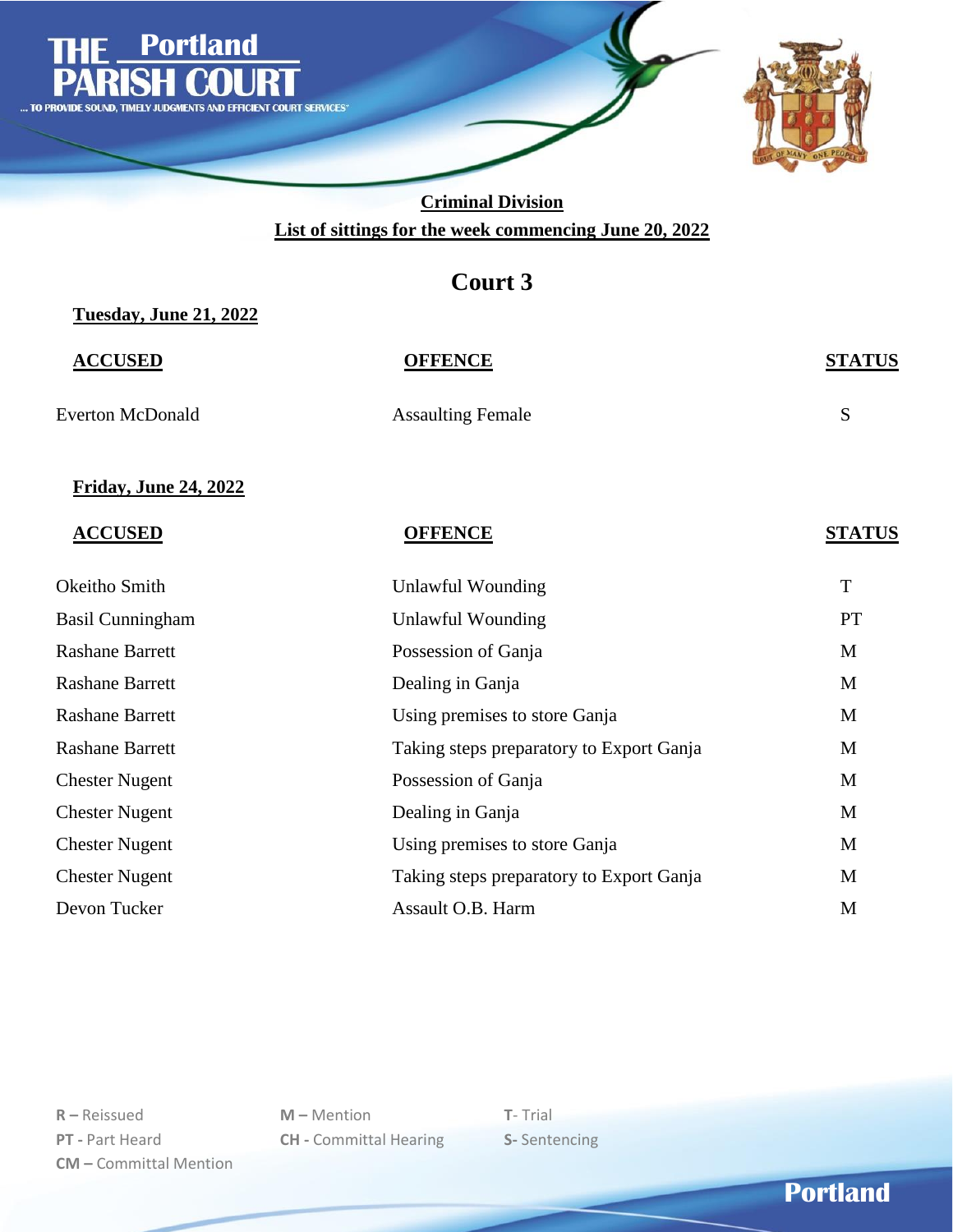

### **Criminal Division List of sittings for the week commencing June 13, 2022**

## **Lay Magistrate's Court**

### **Wednesday, June 15, 2022**

| <b>ACCUSED</b>        | <b>OFFENCE</b> | <b>STATUS</b> |
|-----------------------|----------------|---------------|
| <b>Rodney Forbes</b>  | Threat         | $\mathbf T$   |
| Dave Edwards          | Threat         | M             |
| Kelvin McDonald       | Threat         | $\mathbf M$   |
| Joseph Henry          | Threat         | M             |
| o/c Normalin          | Threat         | $\mathbb{R}$  |
| Dennis Whyte          | Threat         | $\mathbf R$   |
| <b>Oshane Kennedy</b> | Threat         | $\mathbb{R}$  |
| Peter Aubrey          | Threat         | $\mathbf R$   |
| Mark Lewis            | Threat         | $\mathbf R$   |

**R –** Reissued **M –** Mention **T**- Trial **PT -** Part Heard **CH -** Committal Hearing **S-** Sentencing **CM –** Committal Mention